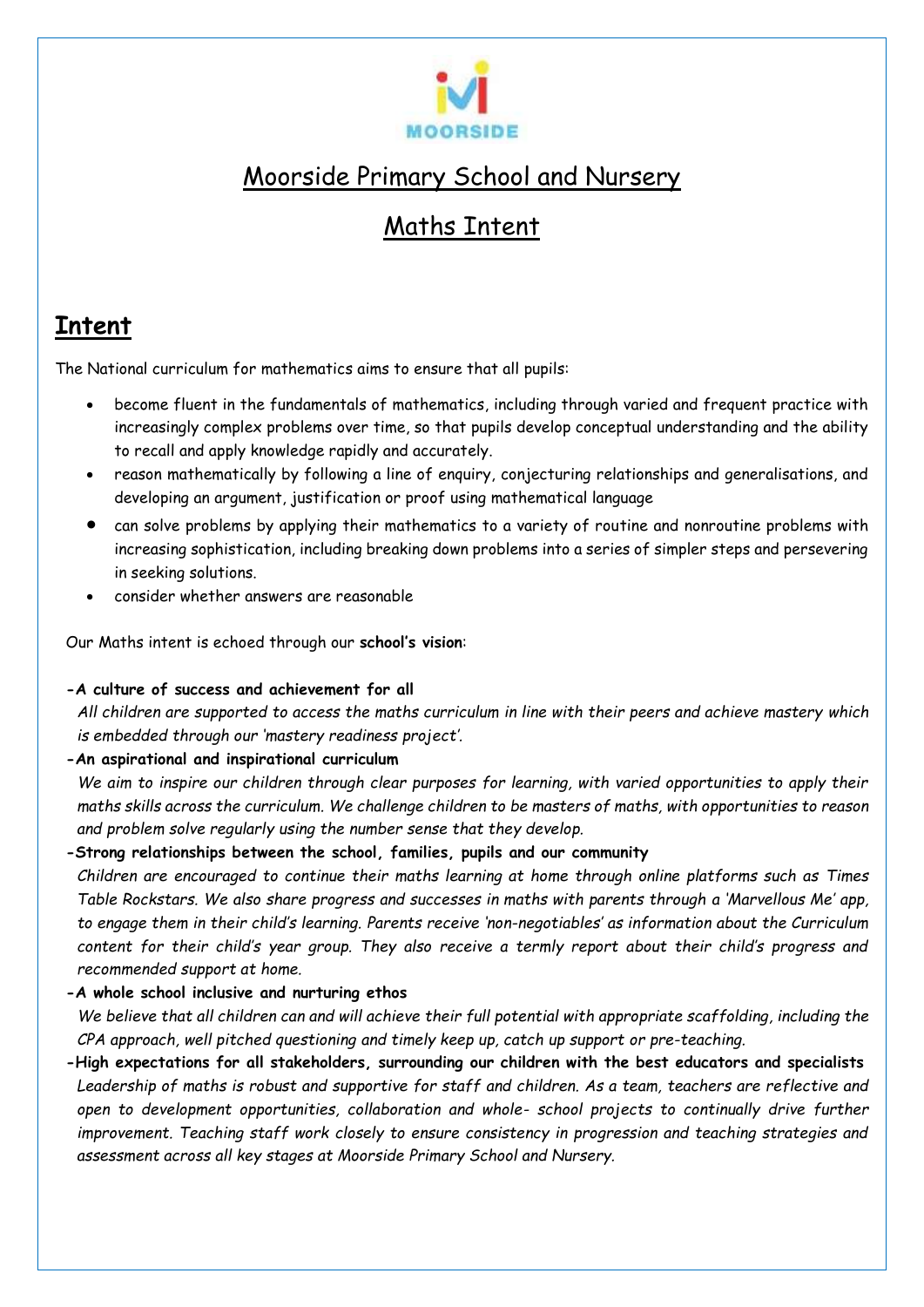In line with our school curriculum intent and linking with the National Curriculum in maths, at Moorside we:

*Ensure that all our children become confident and resilient learners, proficient in problem solving and communicating effectively.*

At Moorside Primary School and Nursery, we have adopted a mastery approach to the teaching of maths from the Early Years across Key Stages 1 and 2, whereby children are given a deeper and broader understanding of the key mathematical concepts, rather than being accelerated quickly through new content. We follow the National Curriculum using NCETM progression documents, ensuring children build upon key skills each year. These skills are encompassed not only in our school curriculum intent, but in the aims of the National Curriculum. We use the local environment as a stimulus to link maths to the real world, for example using local takeaway menus and 'hands on action' and application of skills and knowledge in our Forest School.

At Moorside we revisit knowledge through a spiral curriculum, ensuring that knowledge is refreshed throughout the year.

## **Implementation**

The White Rose Hub principals of mastery are implemented from the Early Years onwards, starting with a focus on a number at a time and clear counting progression. Maths is enhanced in areas of Early Years provision and this is progressive, leading to supportive learning walls and maths areas into Key Stage 1 and beyond. The White Rose Hub resources are used as a tool to ensure that children build their key small steps in their learning throughout the year.

Most often, teachers begin lessons with an 'Anchor Task' to engage children in learning and assess current knowledge and understanding. Within this is the use of questioning to develop critical thinking and reasoning. This sets the objective within a real-life context problem (picture, scenario, story), allowing children a daily opportunity to reason and problem solve. Teachers use modelling and demonstration through images/manipulatives and ICT, using clear mathematical vocabulary, which is always visible and explained to the children. Current vocabulary is on display on the working walls and vocabulary is also developed through the use of the NCETM Professional Development materials. Children have the opportunity to investigate learning with the use of concrete apparatus and visuals to enforce the areas of learning in a range of conceptual ways. Children also practise skills using carefully crafted and varied questioning. Children are encouraged to read and understand the context of questions. Those children who grasp the fluency quickly, will be challenged with deeper thinking questions, asked to show their understanding in different representations or through writing own word problems/ explanations/application of skills.

The majority of our pupils progress through the curriculum content at the same pace. Differentiation is achieved by emphasising deep knowledge and through individual support with scaffolding (if needed) and rapid intervention, use of CPA and questioning. Practice and consolidation play a central role. Carefully designed conceptual and procedural variation in lesson resources builds fluency and understanding of underlying mathematical concepts, providing GD pupils with challenge.

Teachers use the concrete, pictorial and abstract approach (CPA) to ensure that procedural and conceptual understanding are developed simultaneously. All classroom working walls show the CPA approach. The CPA approach is used across the maths curriculum and is vital in the teaching of calculations. Please see our Maths Calculations Pathway for the progression in operations.

Within the White Rose Maths hub schemes of learning, each National Curriculum objective is broken down into fluency, reasoning and problem solving, ensuring complete coverage. At Moorside, we use the learning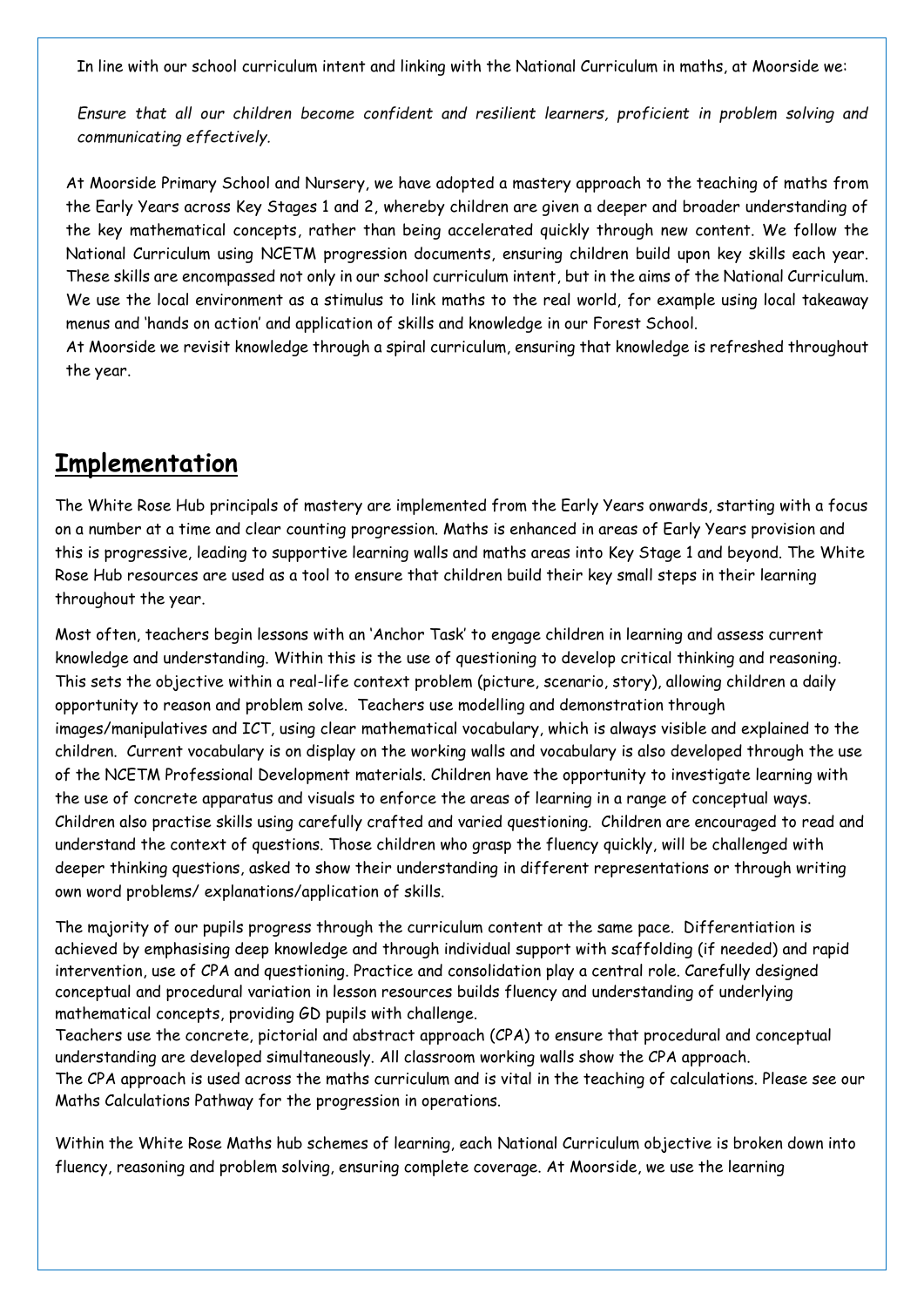challenges to teach for mastery - an approach to extend and deepen the understanding of pupils within each year group. Teachers uses this document in conjunction with a range of other useful resources such as Abacus, NCETM and NRich & I-See Reasoning.

At Moorside we are undertaking a three-year mastery project around mastery readiness, developing mastery and embedding mastery. The Headteacher is a specialist MAST Teacher and the subject lead is a trained Numbers Count Teacher. This ensures we all teachers secure in their subject pedagogy with current CPD.

## **Assessing Impact**

The Maths Subject Leader and Headteacher monitor through lesson observations, planning and book scrutinies, as well as learning walks and pupil voice, to ensure that all teaching environments are up to date and used effectively. The Subject Leader talks to children alongside looking at their books, to gain an insight into the progression and development of maths and outcomes in each class from the children's perspective.

Termly data through PUMA assessments is analysed and scrutinised to identify areas for development ad further resourcing for each year group.

There is great emphasis on Assessment for Learning at all points within the lesson by the class teacher and/or

teaching assistant and activities adapted during the lesson if necessary. Pupils who are identified for rapid keep up/catch up have targeted support as soon as possible by the class teacher or teaching assistant.

### **Impact**

- Children use their oracy skills and mathematical vocabulary to verbalise their knowledge and understanding.
- Formative assessment takes place on a daily basis and teachers adjust planning accordingly to meet the needs of their class.
- Teachers develop their own subject pedagogy and CPD is provided through internal peer to peer modelling as well as external providers to continually improve the quality of teaching and learning.
- Pupils achieve and make progress. Key Stage meetings and pupil progress meetings target individuals who need rapid intervention and more regular monitoring.
- The CPA approach is modelled consistently and progressively so children naturally use this model when solving problems independently.

### **Providing a purposeful catch up curriculum in Maths**

As part of our offer for remote learning, our children followed the programme set out for their year group by White Rose Maths. Resources for the topic were provided through learning packs and the children watched the daily videos for support and explanations. Further guidance was provided by the Class Teacher during weekly 'zoom' meetings. As part of our Covid recovery curriculum, we continue to offer a balanced curriculum and have reviewed our planning to include the recommendations from the guidance from the DfE in July 2021, 'Teaching a Broad and Balanced Curriculum for Education Recovery

[\(https://assets.publishing.service.gov.uk/government/uploads/system/uploads/attachment\\_data/file/1003469/](https://assets.publishing.service.gov.uk/government/uploads/system/uploads/attachment_data/file/1003469/Teaching_a_broad_and_balanced_curriculum_for_education_recovery.pdf) Teaching a broad and balanced curriculum for education recovery.pdf)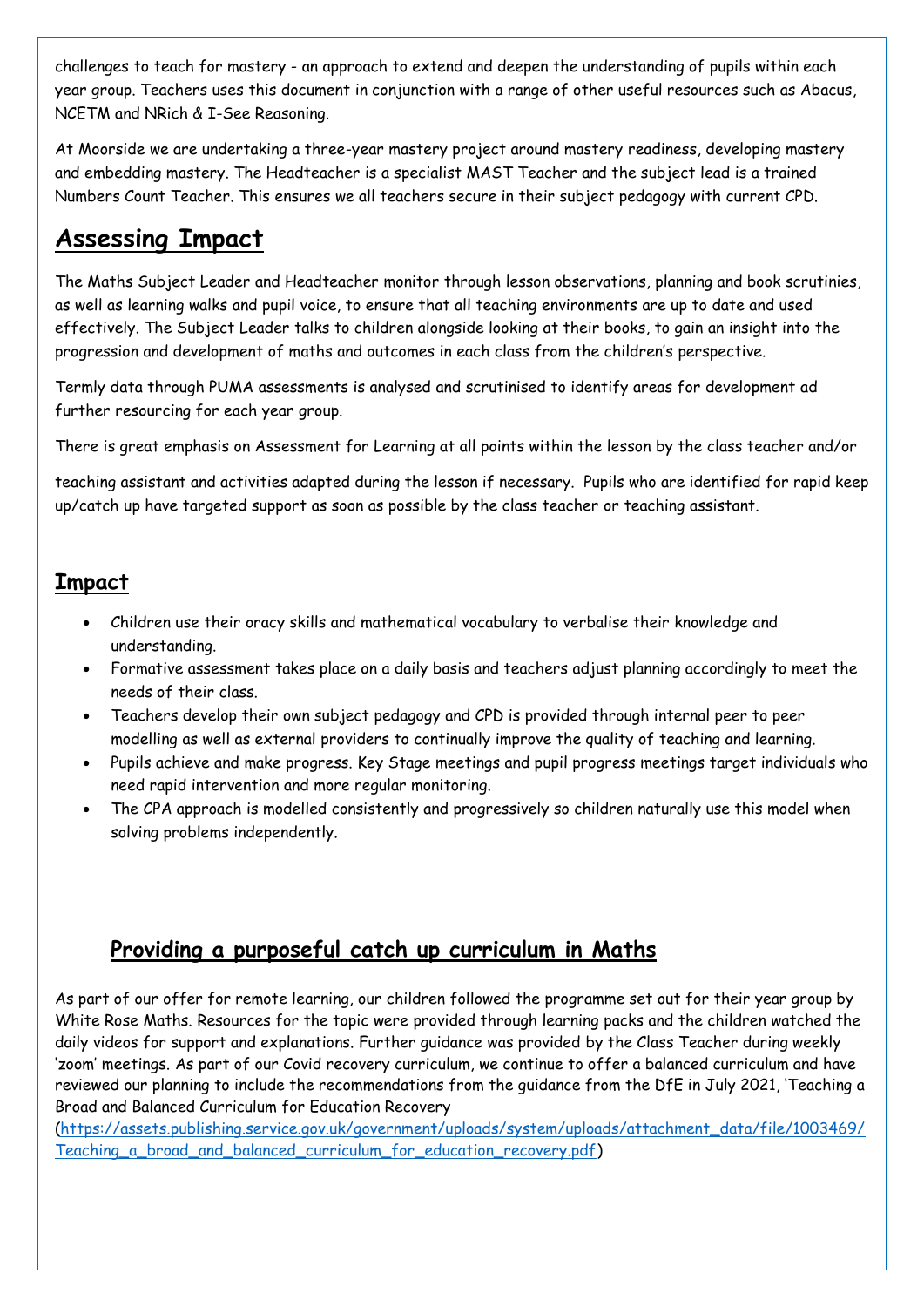The specific guidance from this document for Maths is,

At key stages 1 and 2: The Department for Education (DfE) has published 'Ready-to-progress criteria: year 1 to year 6' that shows how the curriculum can be sequenced and prioritised effectively. The guidance: • identifies the core concepts and procedures that pupils need in order to progress in their study of mathematics and shows how they can build their proficiency from year 1 to year 6 • defines core content and concepts as readyto-progress criteria, which provide a coherent, linked framework to support pupils' mastery of the primary mathematics curriculum.

*C Burland, Maths Subject Leader – Spring 2021*



#### **Early Years Maths Environment**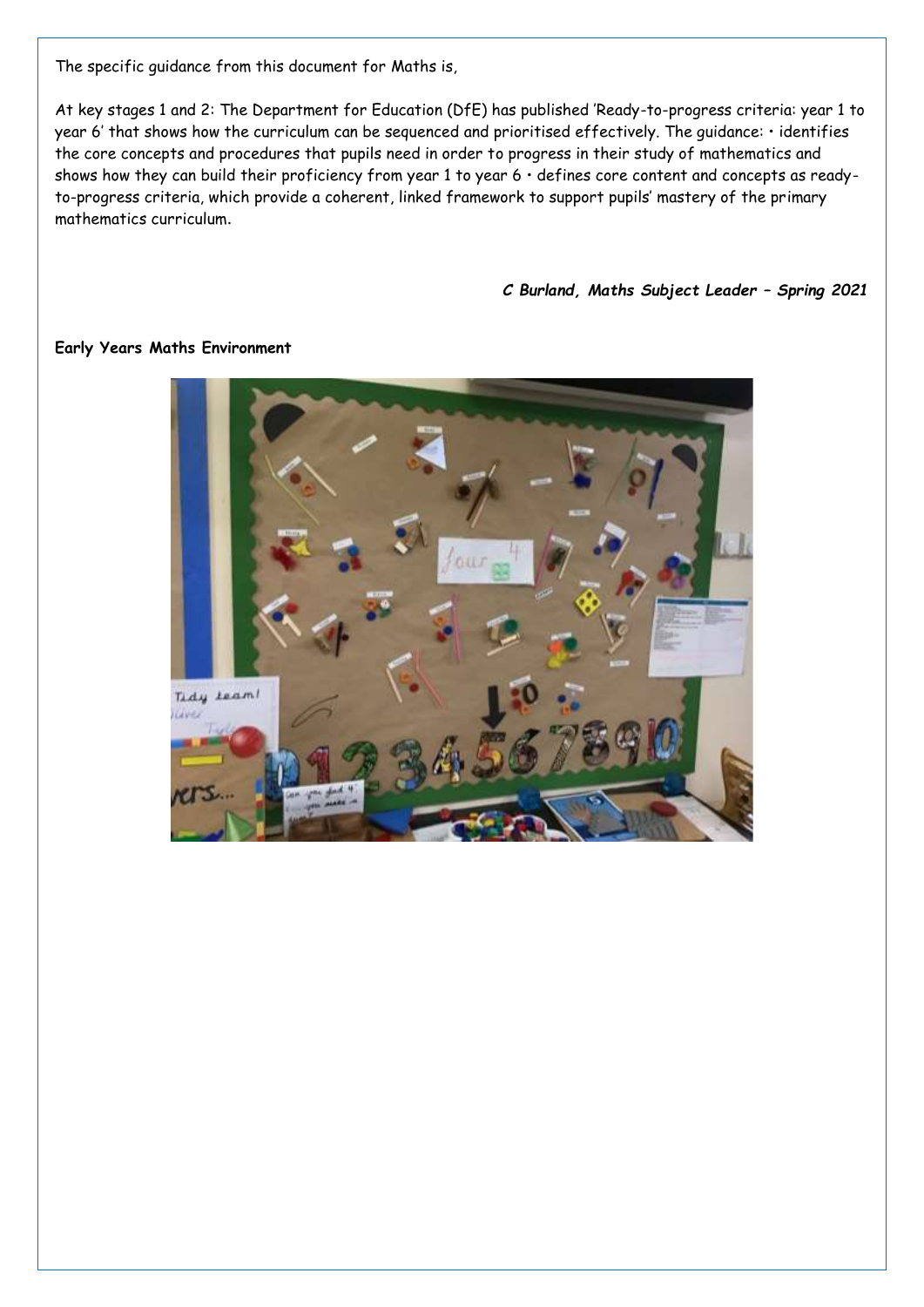**Key Stage 1**



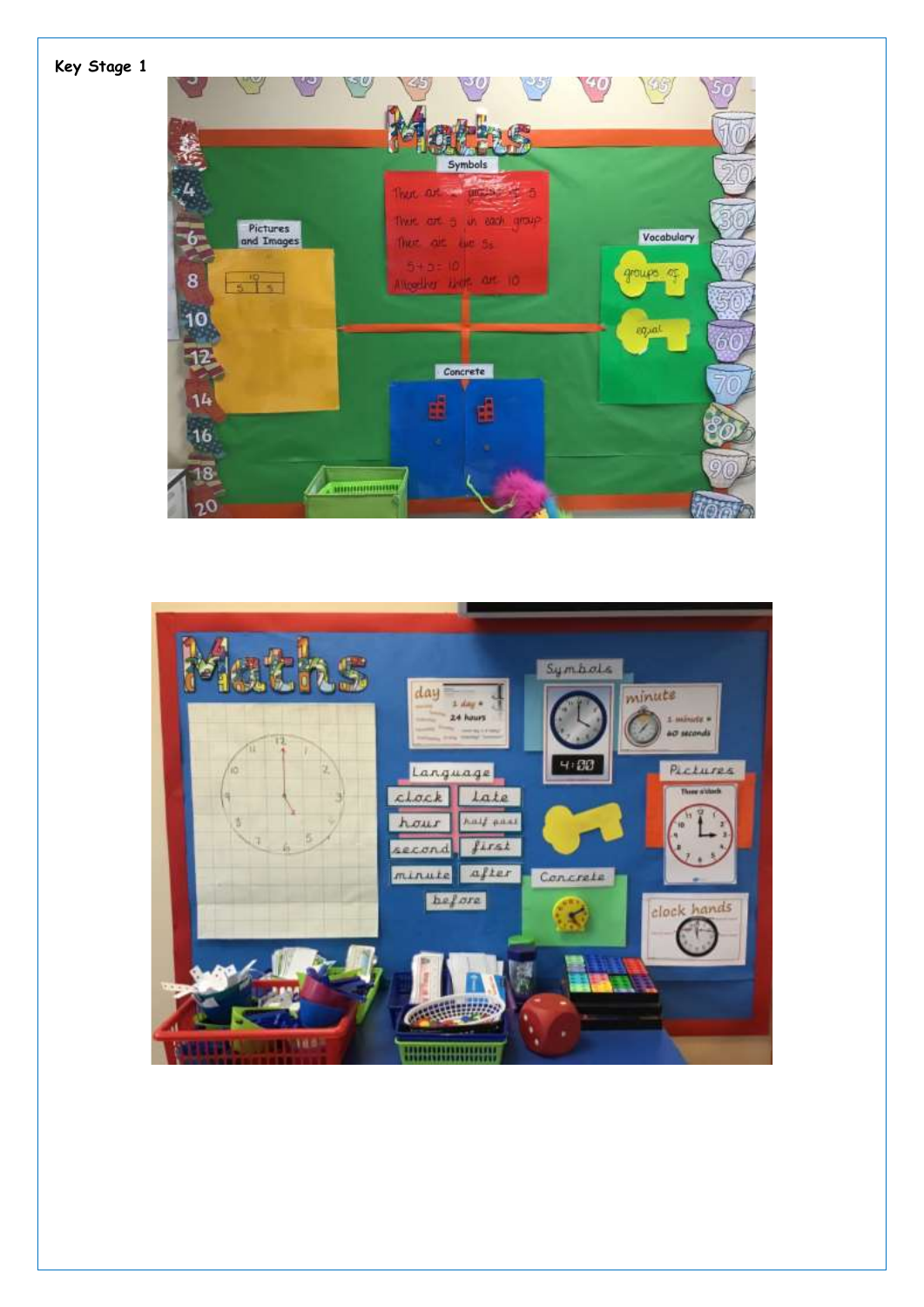

### **Upper Key Stage 2**